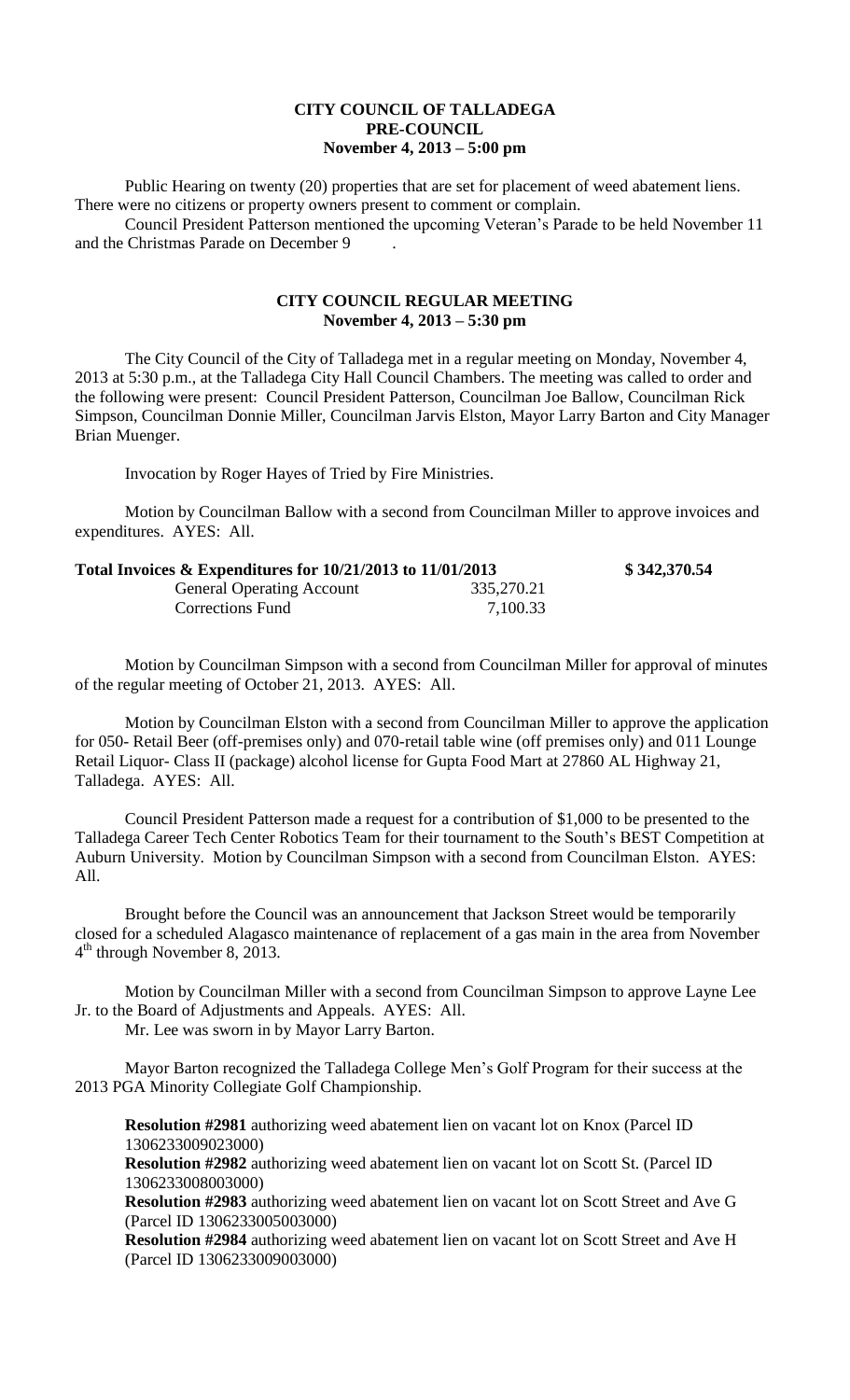**Resolution #2985** authorizing weed abatement lien on vacant lot on Hill Ave G & Scott Street (Parcel ID 1306233007002000) **Resolution #2986** authorizing weed abatement lien on 904 Summer Street **Resolution #2987** authorizing weed abatement lien on 112 West Damon St. **Resolution #2988** authorizing weed abatement lien on 617 Ave F **Resolution #2989** authorizing weed abatement lien on 102 McClellan Street **Resolution #2990** authorizing weed abatement lien on 822 Davis Street **Resolution #2991** authorizing weed abatement lien on vacant lot on Cruishank Street (Parcel ID 1308284003012000) **Resolution #2992** authorizing weed abatement lien on vacant lot on West South St. (Parcel ID 1308284003012000) **Resolution #2993** authorizing weed abatement lien on vacant lot on Nolan St. (Parcel ID 13082840036015000) **Resolution #2994** authorizing weed abatement lien on 516 North Court St. **Resolution #2995** authorizing weed abatement lien on 507 19<sup>th</sup> St. **Resolution #2996** authorizing weed abatement lien on 413 East Sloan Ave. **Resolution #2997** authorizing weed abatement lien on 301 Dumas Ave **Resolution #2998** authorizing weed abatement lien on vacant lot on corner of Cobb and McMilliam (Parcel ID 1307263013057000) **Resolution #2999** authorizing weed abatement lien on 1522 Ward Ave. **Resolution #3000** authorizing weed abatement lien on Radio Station Hwy. 21 (Parcel ID 1308331000002000)

Motion by Councilman Ballow with a second by Councilman Elston to approve Resolution #2981 to #3000. Roll Call. AYES: All.

**Resolution #3001** approving a listing of roadways and the subsequent linear footage to be paved for the 2014 City Paving Project (Attachment A).

Motion by Councilman Ballow with a second by Councilman Elston to approve Resolution #3001. Roll Call. AYES: All.

**Resolution #3002** approving out of state travel for Mary Surrett of the Police Department to attend CALEA Conference in Winston-Salem, NC and to approve a per diem travel advance totaling \$220.00.

Motion by Councilman Simpson with a second by Councilman Miller to approve Resolution #3002. Roll Call. AYES: All.

**Resolution #3003** approving a personnel policy change making it mandatory for all employees on the City's health insurance policy to participate in the annual Wellness Screenings and that once the Wellness Premium Discount is obtained that the \$10 per month discount be applied to the employee share of the insurance premium.

Motion by Councilman Elston with a second by Councilman Miller to approve Resolution #3003. Roll Call. AYES: All.

Motion by Councilman Miller with a second by Councilman Ballow to approve the invoices and expenditures for the Water Department. AYES: All.

| Water Department Expenditures for 10/23/13 to 10/31/13 |             | \$288,888.92 |
|--------------------------------------------------------|-------------|--------------|
| <b>O</b> perations & Maintenance                       | 64.679.87   |              |
| Revenue                                                | 224, 209.05 |              |

**Resolution #3004** approving a contract with Insite Engineering for GIS mapping services totaling \$9,500.

**Resolution #3005** approving a contract with Modern Heating & Cooling Inc. for replacement of the HVAC system at the Water Office on 100 Court Street for a total cost of \$95,000.

Motion by Councilman Miller with a second by Councilman Ballow to approve Resolution #3004 and #3005. Roll Call. AYES: All.